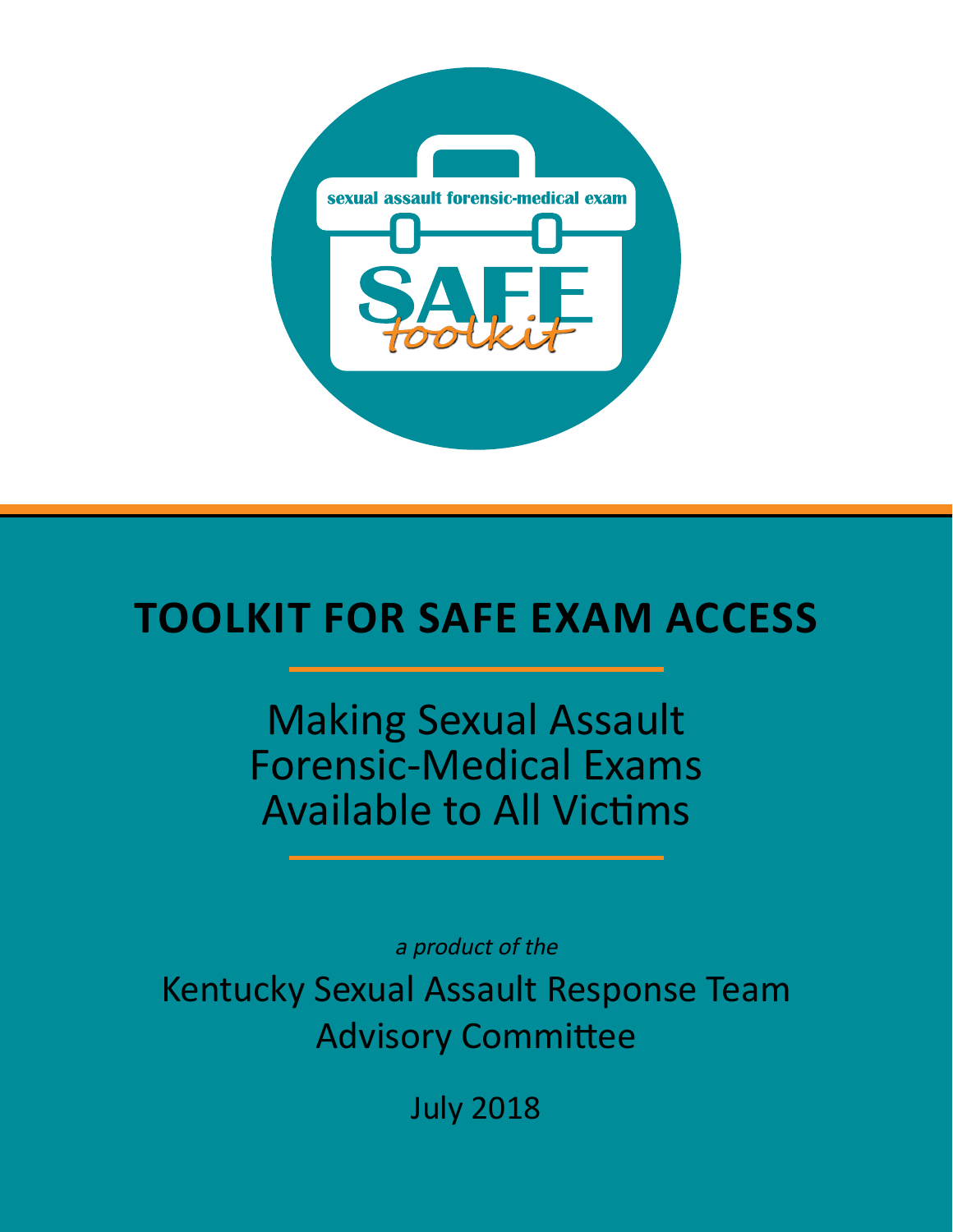# Contents

1 Introduction

2 Overview: SAFE Exam Toolkit Compliance Project

# 2-7

Frequently Asked Questions: SAFE Exams Access Project

# 8-10

Sample Protocol for Handling of Samples Collected During Sexual Assault Medical-Forensic Examinations (SAFE Exams) NOT Reported to Law Enforcement

# 11

Patient Consent For Sexual Assault Forensic-Medical Exam

# 12

Consent Form for Sexual Assault Forensic-Medical Examinations With or Without Reporting to Law Enforcement and Consent for Follow-Up Contact

# 13

What to do with a Forensic Evidence Kit after Collection

> 14 Sample Log for Tracking SAFE Exam Samples

15-16 Kentucky General Mandatory Reporting This document provides guidance for medical professionals who are working with individuals who have experienced sexual assault and inquire about a SAFE Exam. This toolkit reviews federal and Kentucky law as well as suggested best practices. In addition, law enforcement, advocates, prosecutors, and others can benefit from the content.

This guide is not intended to be interpreted as legal counsel; hospitals should seek independent legal counsel.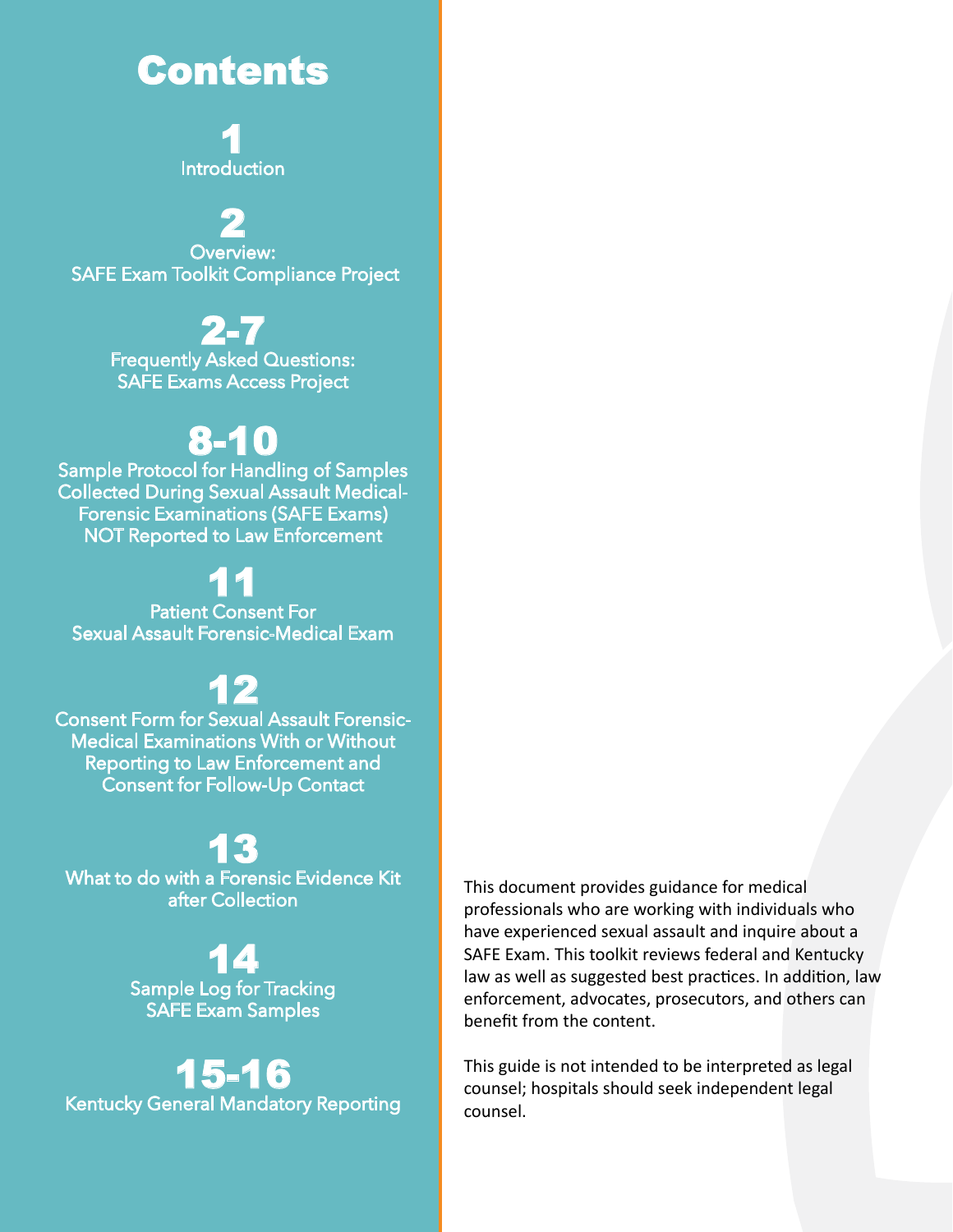## **The Sexual Assault Response Team Advisory Committee**

The Sexual Assault Response Team Advisory Committee operates pursuant to KRS 403.707 with membership representing the following:

Kentucky State Police, *Co-Chair* Kentucky Association of Sexual Assault Programs, *Co-Chair* Kentucky Board of Nursing Kentucky Nurses Association Kentucky Hospital Association Kentucky Association of Children's Advocacy Centers Kentucky State Police Forensic Laboratories CHFS, Family Violence Prevention Branch Office of Victims Advocacy, Office of the Attorney General Sexual Assault Nurse Examiner, Physician, Prosecuting Attorney, and SART Team Member

# **INTRODUCTION**

Kentucky's Sexual Assault Response Team Advisory Committee (SART AC) is a multi-disciplinary collaboration of community partners, co-chaired by the Kentucky Association of Sexual Assault Programs and the Kentucky State Police, tasked with a number of responsibilities under KRS 403.707. See http://www.lrc.ky.gov/statutes/statute.aspx?id=44850.

The SART AC serves in an advisory capacity to the Board of Nursing regarding the Sexual Assault Nurse Examiner program and to the Kentucky Justice and Public Safety Cabinet in the development of the statewide sexual assault protocols and the development of a model protocol for the operation of sexual assault response teams.

In addition to policy and protocol development, the SART AC is responsible for providing the regional rape crisis centers with assistance in establishing local and regional sexual assault response teams; this includes training and other resources for health care professionals, law enforcement professionals, and rape crisis program victims advocates.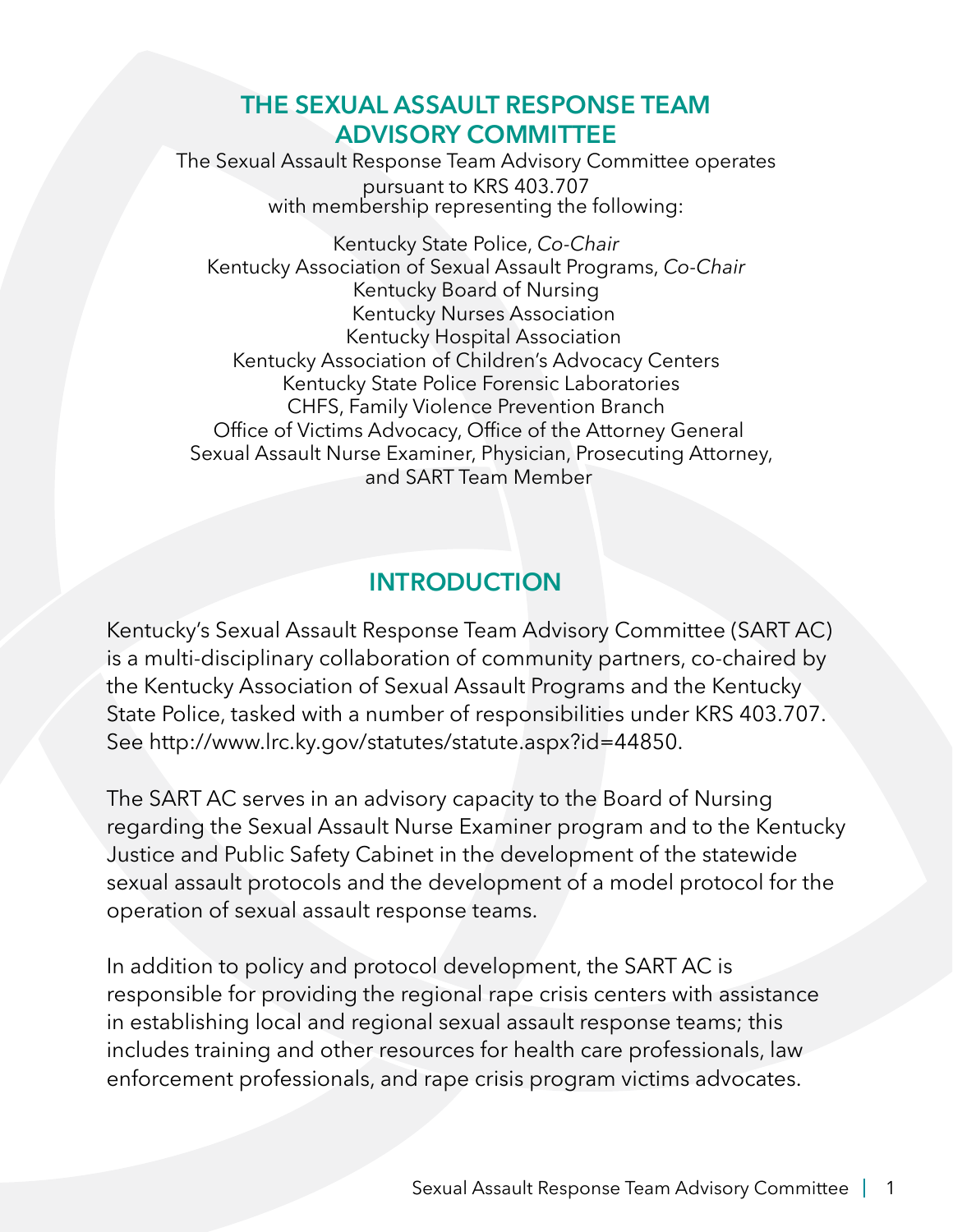# **SAFE Exam Overview**

#### *Purpose of SAFE exam*

- To provide appropriate, quality, victim centered, trauma informed care to all victims who disclose sexual violence in a hospital or other exam facility.
- To increase evidence available for use in prosecutions by allowing victims who may be unsure of whether or not they wish to report to law enforcement immediately to have samples collected that may be used as evidence, in case of or when a report is filed.

#### *Challenges identified*

- **Education:** Many health care professionals have little training regarding the care of victims of sexual violence. Doctors, nurses and other medical providers may not have a clear understanding of patient centered, trauma informed care and other best practices regarding the response to this patient population. Often health professionals mistakenly believe that they are required to report all sex crimes to law enforcement . Continued training is needed to ensure a victim centered, trauma informed approach that provides quality care and protects the rights of victims to make decisions regarding evidence collection and reporting.
- **Storage:** A few communities still do not have systems in place to ensure that samples are securely stored, if the victim chooses not to report immediately. Appropriate systems must be developed to ensure that chain of custody is protected so that samples may be used if victim decides to file delayed report.

# **Frequently Asked Questions**

#### *In General*

#### *Q: What is a SAFE Exam?*

*A:* A Sexual Assault Forensic-Medical Examination (SAFE Exam) is an examination performed on a victim of a sex crime where medical needs are addressed and forensic samples are gathered. SAFE Exams are provided by doctors, Sexual Assault Forensic Nurse Examiners (SANEs), or other qualified health care professionals, at hospitals and specialized clinics throughout Kentucky, when a victim requests one.

#### *Q: When should I contact a rape crisis center advocate?*

A: Kentucky law requires that providers notify the rape crisis center as soon as the victim presents and requests treatment for a sexual assault. Advocates are prepared to respond whenever they are called, even in the middle of the night.

#### *Q: Does contacting the rape crisis center advocate violate HIPAA?*

A: No. Since health care providers are mandated by law to contact the rape crisis center, they do not violate HIPAA by contacting rape crisis advocates as required by the regulation governing sexual assault medical-forensic examination (502 KAR 12:010). For information see 45 CFR 164.502(a) (1).

#### *Q: What resources are available to help ensure SAFE Exam compliance?*

A: The Sexual Assault Response Team (SART) Advisory Committee has developed a statewide plan to ensure access to SAFE exams throughout the Commonwealth. Resources include; Compliance Toolkit and Training Materials, as well as technical assistance provided by the Kentucky Association of Sexual Assault Program staff and local programs.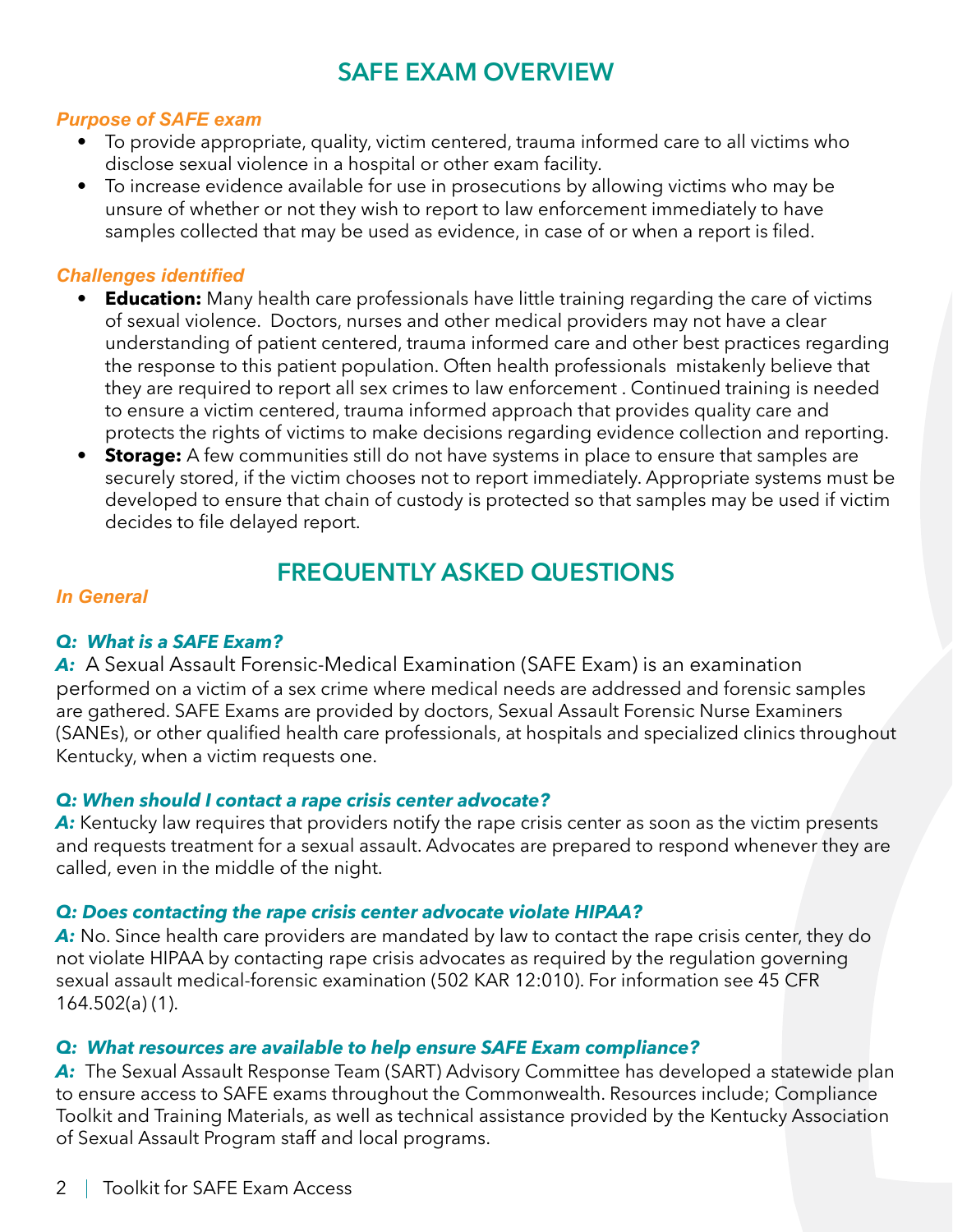#### *Q: Where can I find key Kentucky laws regarding the response to and care of victims of sexual violence who seek a SAFE Exam?*

*A:* KRS 216b.400 http://www.lrc.ky.gov/Statutes/statute.aspx?id=47066 and 502 KAR 12:010 http://www.lrc.ky.gov/kar/502/012/010.pdf. (Note: As of June 2018, 502 KAR 12:010 is still in the process of being updated to reflect changes in law: 1. Storage of non reported kits extended from 90 days to 1 year in 2016 and 2. spouse abuse reporting is no longer required as of 2017.)

#### *Q: Who provides Sexual Assault Examination Kits?*

A: Kentucky State Police provide the kits at no charge. Hospitals and other exam facilities should obtain KSP Kits in advance, to ensure availability when needed. Contact your local State Police Post, other local law enforcement agency, or the Kentucky State Police Central Crime Laboratory in Frankfort at 502-564-5230.

#### *Q: Can I refuse to conduct a SAFE Exam?*

A: Not if you are a hospital that provides emergency services. All hospitals that provide emergency services are required by law to perform these exams upon request. Refusal to perform exams can result in fines. For information see KRS 216B.400. Note: No law prevents hospitals from referring non-emergent patients to specialized facilities, such as sexual assault examination centers or children's advocacy centers. Emergency Medical Treatment and Active Labor Act, or EMTALA, specifically permits such transfers, so long as a medical screening examination has been conducted to ensure that the patient/victim is not experiencing an emergency medical condition. See 42 USC 1395dd. If the patient prefers to be treated on-sight, the hospital has a legal duty to provide the exam.

#### *Victim Choice in Reporting to Law Enforcement*

#### *Q: What if the victim does not want to report to law enforcement?*

A: Except where mandatory abuse and neglect reporting laws apply, the victim/patient has the right to decide whether or not law enforcement is notified. Respecting the patient's decision in such cases is necessary in order to ensure HIPAA compliance.

#### *Q: Must the sex crime be reported to law enforcement in order for an exam to be provided?*

A: No. Both federal and state laws require access to SAFE Exams regardless of whether the victim reports to police.

#### *Q: How does this impact mandatory reporting?*

A: It does not change mandatory reporting requirements. However, Kentucky law does not require reporting all rapes or sexual assaults to law enforcement. Instead, Kentucky only requires reporting to law enforcement under child abuse, dependency, or neglect. This report may also be made to the Cabinet for Health and Family Services or to the local prosecutor's office. See KRS 600, 620.

#### *Q: How can health care providers comply with both HIPAA and mandatory reporting laws?*

A: HIPAA permits disclosures required by law. Since health care providers are required by law to report abuse and neglect of these protected classes of persons, disclosure of information required for reporting in such cases is permitted by HIPAA.

In cases where mandatory reporting is not required, the patient must authorize the release of information prior to notification of law enforcement officials. Without such authorization, health care providers can be held liable for HIPAA violation. Prior to the passage of HIPAA, most health care facilities routinely reported crimes to law enforcement officials without patient authorization. Facility policies should be updated as soon as possible.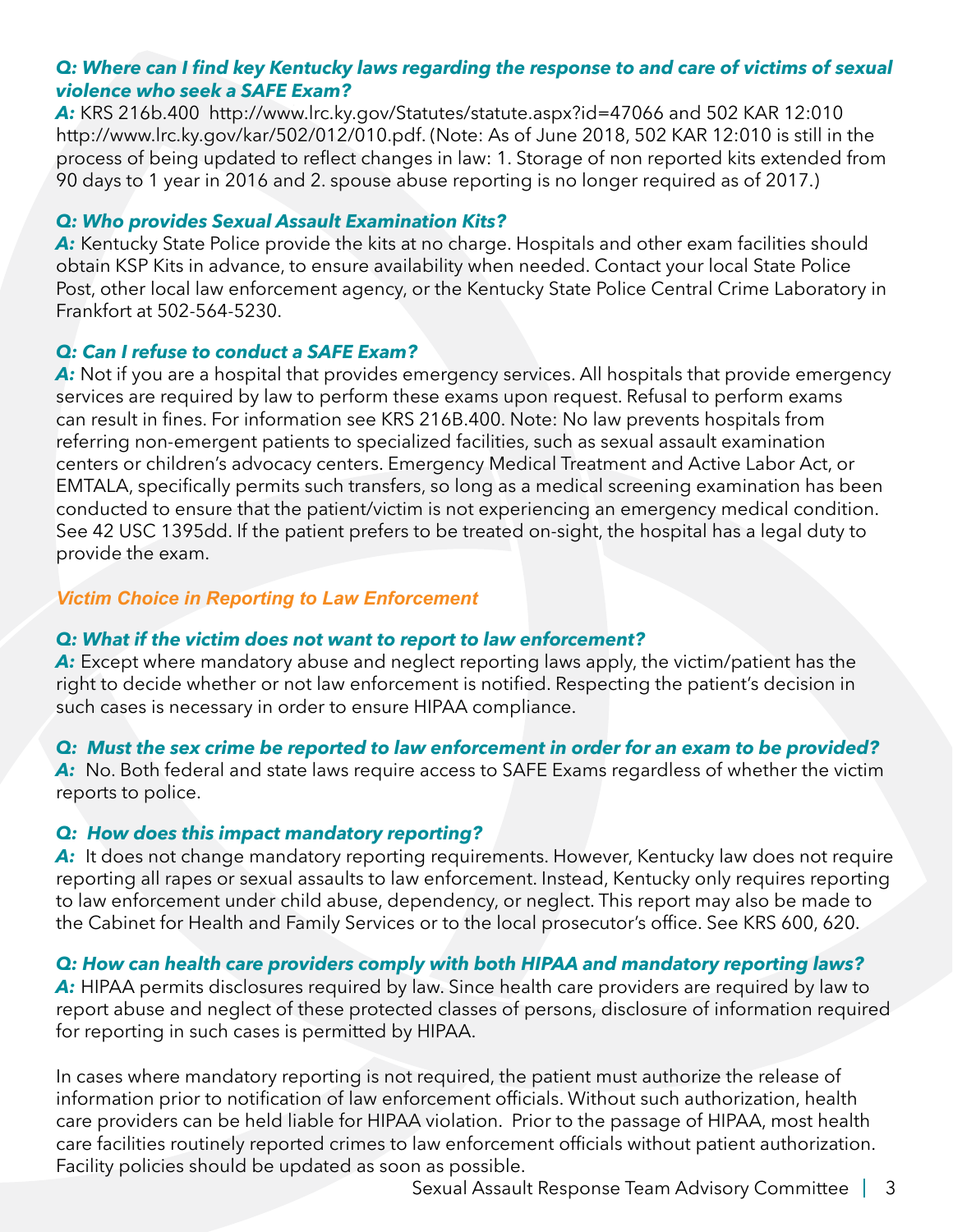#### *Q: When must I contact law enforcement?*

A: Always contact law enforcement upon patient request. Hospitals are required to notify police within 24 hours of a victim's request under KRS 216B.400(10)(b). Best practice is to provide a consent form to the patient. Again, there is no other required time to contact law enforcement except as an option under child abuse, dependency, or neglect.

#### *Q: What is the federal law regarding SAFE exams?*

*A:* The Violence Against Women and Department of Justice Reauthorization Act of 2005 ("VAWA 2005"), 42 U.S.C. § 3796gg-4(d), provides that states may not "require a victim of sexual assault to participate in the criminal justice system or cooperate with law enforcement in order to be provided with a forensic medical exam, reimbursed for charges incurred on account of such an exam, or both" (the "VAWA 2005 forensic examination requirement"). Under this provision a state must ensure victims have access to an exam free of charge or with full reimbursement, even if the victim chooses not to report the crime to the police or otherwise engage with the criminal justice system or law enforcement authorities.

## *Q: What is the effect of this law and policy?*

A: VAWA established the requirement that victims receive medical and forensic exams with the choice of whether or not to report to police. Kentucky state law is the same. This allows victims time to decide whether to report to law enforcement. A sexual assault is a traumatic event. Some victims are unable to decide whether to report or otherwise engage with law enforcement in the immediate aftermath of sexual assault. Because forensic evidence can be lost as time progresses, these changes will allow victims to have the evidence collected as soon as possible without deciding to initiate a report. This provision ensures victims receive timely medical treatment.

#### *What to do with samples if a victim does not report to law enforcement?*

#### *Q: What should be done with samples collected when there is no contemporaneous report to law enforcement?*

*A:* Samples should be stored in accordance with 502 KAR 12:010; http://www.lrc.ky.gov/ kar/502/012/010.pdf. They should be stored for at least one year under KRS 216B.400(10)(c)(3).

## *Q: Who can store samples in cases not reported to law enforcement?*

A: The examination facility may either store samples or transfer samples to a designated storage facility.

## *Q: Can samples be destroyed after a period of time?*

A: Hospitals may destroy non-reported samples after one year. By law, the victim should be informed of the storage timeline and destruction at the time of examination.

#### *Victim consent for SAFE Exam*

## *Q: Who can give or withhold consent for a sexual assault examination?*

A: With only one exception, any person can give consent for a sexual assault examination, even a minor. Pursuant to KRS 216B.400(7), a parent may not prevent or force the performance of an examination on a minor.

**Note:** Only adults who have been determined by a court to be "legally disabled" AND for whom a "guardian" has been appointed to make medical decisions are legally incapable of giving consent for sexual assault exams. In such cases, the guardian must give consent, except in emergency situations. If health care providers believe that a guardian may not be acting in the patient's best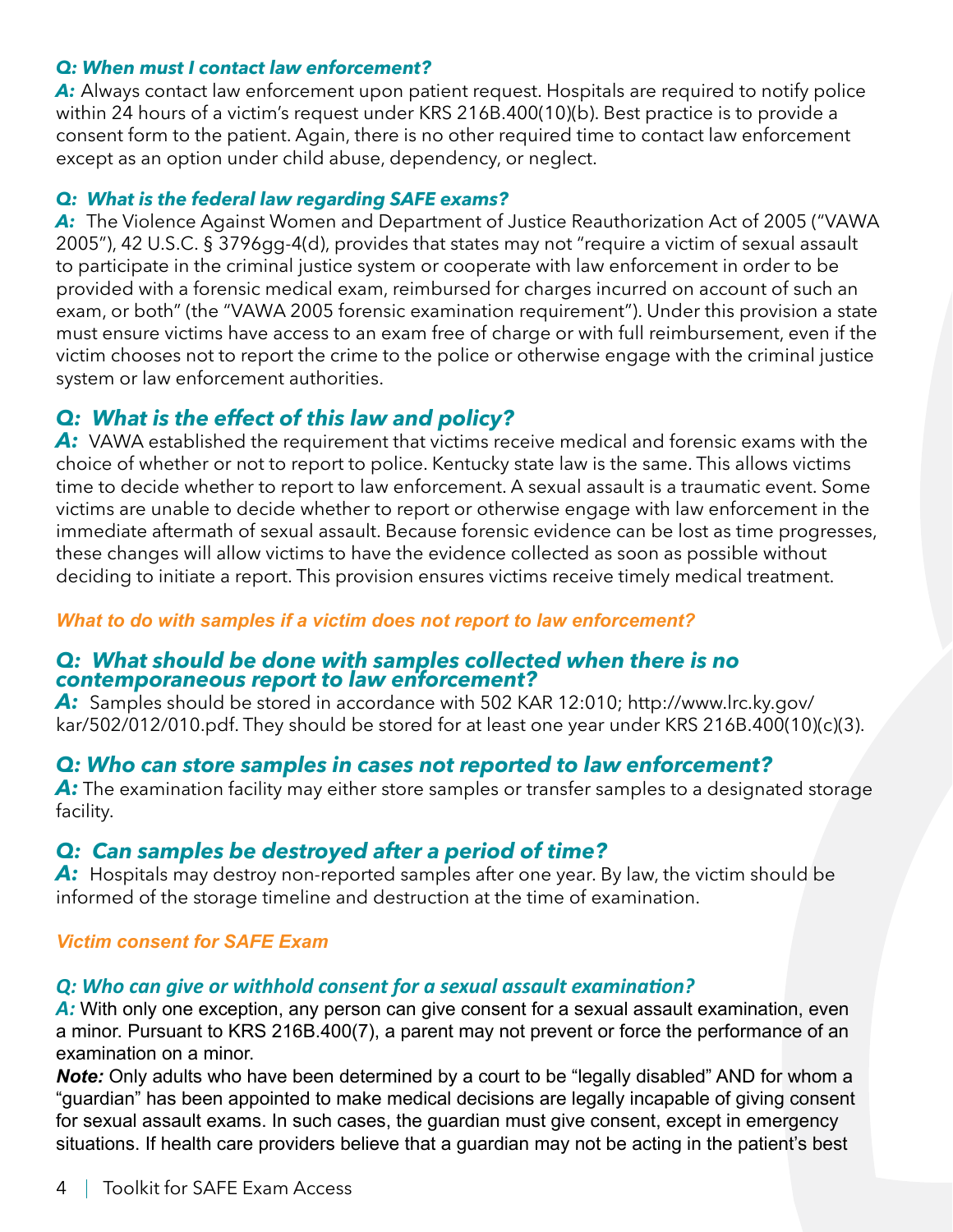interest, health care providers should make a report to Adult Protective Services, so that additional protective action may be taken if necessary.

By law, sexual assault exams should only be conducted with the consent of the victim. The victim must be informed that they may withdraw consent at any time. See 502 KAR 12:010. Laws dictating that the victim's consent is required were established because these exams are very invasive and can result in further trauma to the victim, especially if the victim does not give consent. Even when another gives legal consent, as with a small child or incompetent adult, it is important for the victim to understand what is going to happen and give permission. In extreme cases where it is not possible for the victim to give permission, it may be appropriate to take steps to prevent further trauma, such as anesthesia or sedation.

#### *Q: Who decides if a sexual assault examination is performed?*

A: The victim or the victim's guardian, if the victim is an adult who has been determined "legally disabled" and has had a guardian appointed to make medical decisions. Neither law enforcement officials, prosecutors, nor any other officials are authorized to oppose a victim's decision.

# Payment for SAFE Exams

#### *Q: Who pays for SAFE exams?*

A: The Kentucky Claims Commission has a process for providers to submit a request for payment for exams. For more information, see http://cvcb.ky.gov/SAEP/Pages/default.aspx All victims have a right to receive a SAFE Exam free of cost.

Pursuant to KRS 216B.400(9), no charge shall be made to the victim for these examinations. However, victims can sometimes be billed and held liable for additional medical services, such as x-rays or admissions. In some cases, expenses may be reimbursed by The Kentucky Claims Commission from the general Crime Victims Compensation Fund. It generally takes several months for claims to be processed and many are denied. Therefore, health care providers must "advise the victim that the forensic examination shall be conducted free of charge, but costs related to medical treatment may be incurred" prior to conducting the exam.

*Note:* Health care providers are NOT required to notify law enforcement to ensure payment of exam related costs from the Sexual Assault Examination Program operated by The Kentucky Claims Commission. For additional information or to review the forms, please visit their website, http:// cvcb.ky.gov/Pages/default.aspx. However, if the victim chooses not to report to law enforcement, it may affect her/his ability to access funds for additional expenses. The Sexual Assault Examination Program only pays for costs related to the basic sexual assault examination. The Kentucky Claims Commission also administers the Crime Victims Compensation Fund (a separate fund with vastly different rules), which may be available to assist victims with additional costs, such as x-rays, ambulance fees, and lost wages. However, in order to qualify for these funds, the crime must be reported to law enforcement officials within 48 hours or provide a justifiable reason for delay, the victim must cooperate with law enforcement officials, the victim must make a separate application for assistance, and a separate investigation must be conducted to determine whether other eligibility criteria are met.

#### *Q: Where can I find the claim forms?*

A: Forms for payment of services related to a sexual assault exam, including HIV post -exposure treatment, can be accessed at the KCC website at http://cvcb.ky.gov/Pages/default.aspx and selecting/clicking on the desired form.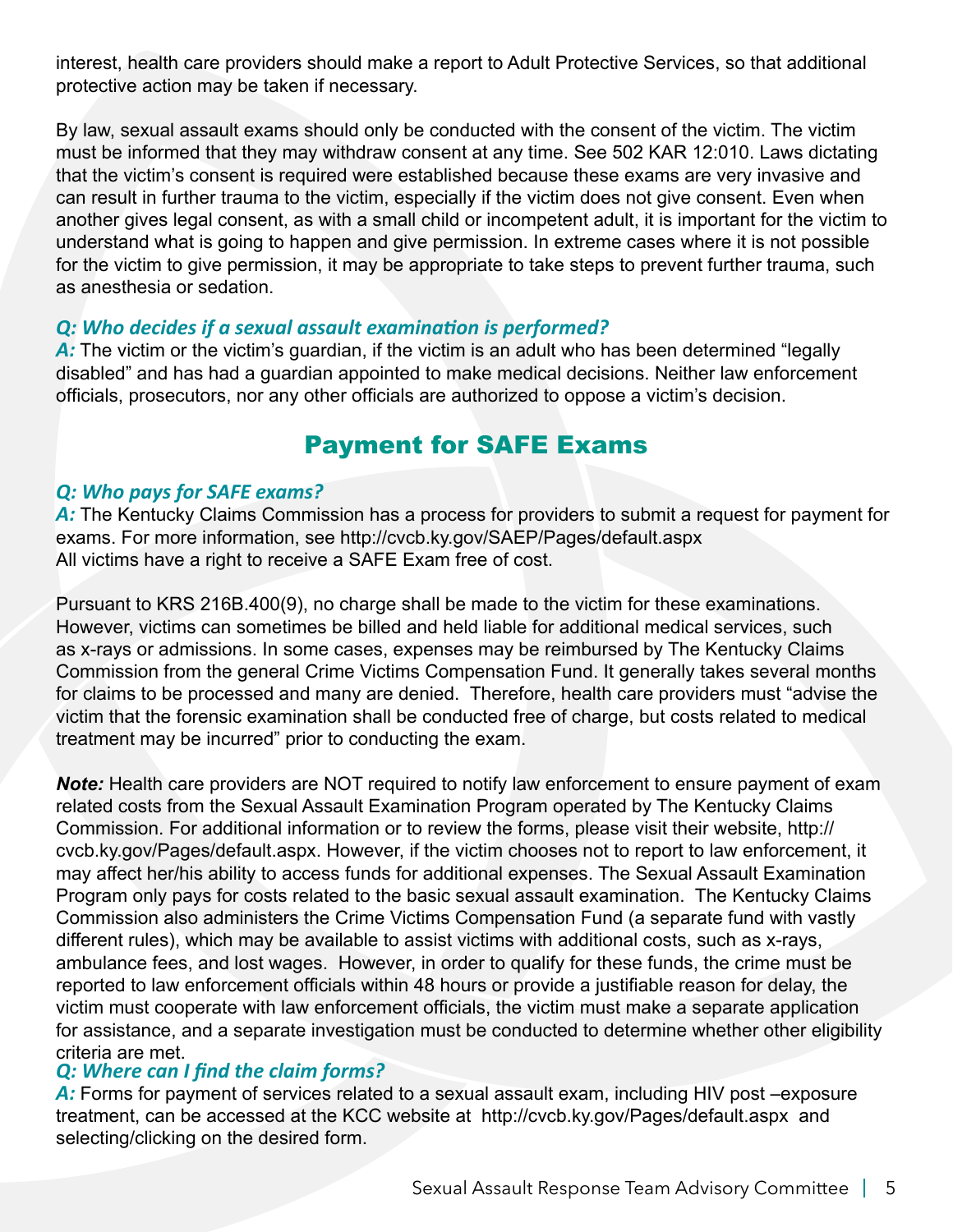*Note:* Victims are not responsible for filing a claim with the KCC SAFE exam program and should not receive medical statements from the facility that performed the sexual assault examination. The victim may, however, be charged for expenses not related to the examination process (e.g., ambulance expenses, follow-up care, hospitalizations, surgical procedures). In such cases, the victim may file a separate claim with the KCC for these expenses.

#### *Q: What must be submitted in order for a SAFE exam claim to be paid?*

- 1. Itemized billing.
- 2. Original and completed Sexual Assault Examination Certificate signed by both the patient and the examiner.
- 3. Kentucky Claims Commission Evidentiary Form
- 4. For additional information refer to; http://cvcb.ky.gov/Pages/default.aspx.

#### *Q: Is there a time limit for filing?*

A: No. However, the KCC assumed the responsibility of the Rape Victims Assistance Program (now referred to as the Sexual Assault Examination Program) from the Attorney General's Office in 2003. The board will not accept any claims that occurred before 2003.

#### *Q: Can I bill other insurance?*

A: Yes, facilities must first bill any existing public or private medical insurance providers. SAFE exam providers should submit the required payment forms to the KCC after first billing any existing private or public medical insurance providers. Any remaining uncovered expenses are paid by the KCC directly to SAFE exam facilities.

KRS 216B.400(9) prohibits the hospital, the sexual assault examination facility, the physician, the pharmacist, the health department, the sexual assault nurse examiner, other qualified medical professional, the victim's insurance carrier, or the Commonwealth from billing the victim. Note: Terms of agreement are different with children advocacy centers. Children advocacy centers should contact the sexual assault examination program coordinator for clarification if needed. If a balance remains after receipt of payment or if the claim is denied from the Sexual Assault Examination Program, the balance can not be charged to the victim and must be written off by the medical provider. KRS 216B.400(9)

#### *Q: Will the Sexual Assault Examination Program pay for an offender exam?*

A: No. This program does not pay for any expenses of the alleged offender.

#### *Q: What if a victim receives a bill from a provider for a sexual assault exam?*

They should not ignore this bill. They may contact the hospital billing office directly or the Program Coordinator of the Sexual Assault Examination Program for the KCC. Please give the date of service, account number, date of birth, social security number and provider's name and phone number.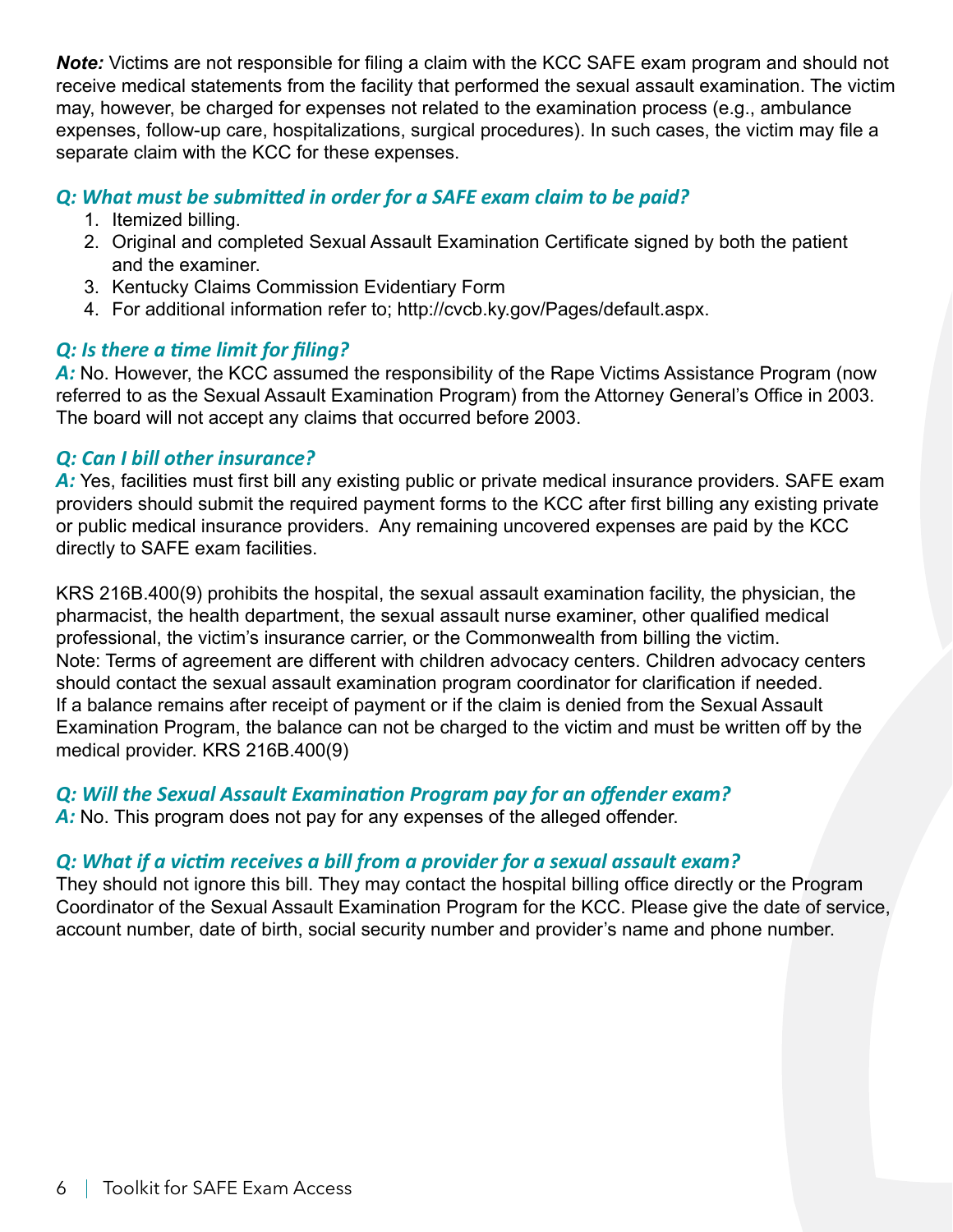#### *Anything else?*

#### *Q: What is a SANE-ready hospital?*

A: SANE-ready is a certified designation from the Cabinet for Health and Family Services that a hospital has 24 hour SANE coverage. This is an annual certification.

#### *Q: Does the duty to provide educational materials to victims of domestic and dating violence and abuse apply to medical professionals?*

A: Yes. This duty may apply when you are working with victims of sexual assault if their perpetrator meets the relationship requirement listed below. This duty includes physicians, medical residents, medical interns, osteopathic physicians, coroners, medical examiners, chiropractors, dentists, optometrists, nurses, emergency medical technicians, paramedics, and others. See KRS 209A.

It requires that when you have a reasonable cause to believe that a victim with whom you had a professional interaction has experienced domestic violence and abuse or dating violence and abuse, that you provide them with educational materials related to domestic or dating violence and abuse, referral information for accessing regional domestic violence programs or rape crisis centers, and information about how to access protective orders. Materials may be accessed online or provided in print by contacting your local domestic violence center or the Kentucky Coalition Against Domestic Violence at (502) 209-5382 or kcadv.org.

Domestic and dating violence and abuse occurs when:

- A spouse or former spouse, a person with whom they share a child in common, live or have lived together as a couple, or are or have been in a dating relationship
- Inflicts a physical injury, serious physical injury, stalking, sexual abuse, assault, or the infliction of fear of imminent physical injury, serious physical injury, sexual abuse, or assault upon the other

*Note:* This duty to provide information may become a duty to report to law enforcement if the victim requests that you contact police AND if death of victim is related to the abuse.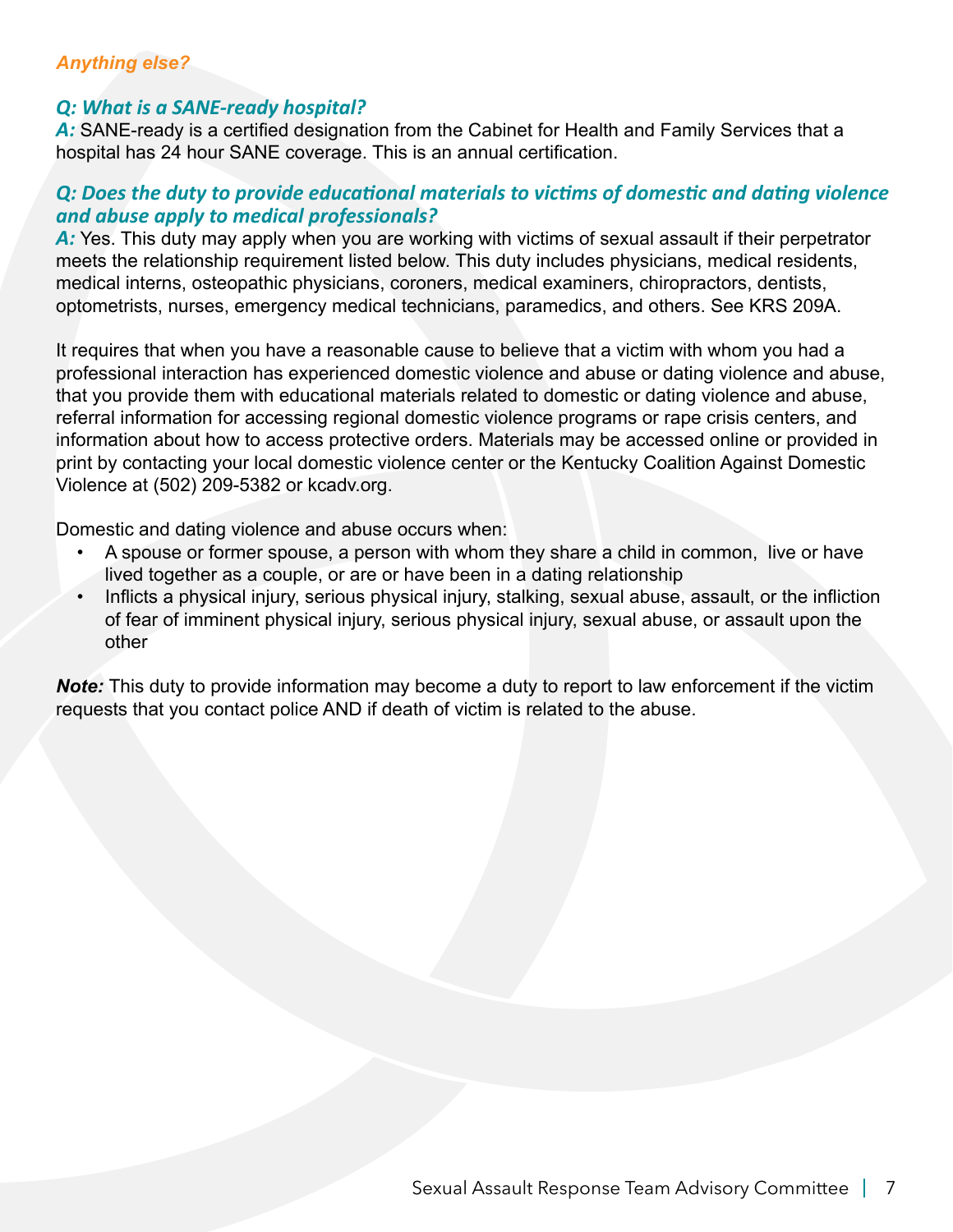#### The purpose of this section is to establish guidelines for collection, packaging, storage, or transfer, and potential destruction of physical samples collected during a SAFE Exam.

#### **Rationale:**

In the aftermath of sexual assault, many victims seek medical treatment, but are unsure whether to report to law enforcement. Unfortunately, forensic-medical samples must be collected as soon as possible, or else potential evidence is lost. Thus, it is frequently recommended that all victims have SAFE Exams, so that samples are available if needed.

In 2005, federal law was enacted to encourage more victims to have samples collected for potential use in prosecution. To comply with the Violence Against Women Act (VAWA), states must provide SAFE Exams without requiring patient/victim engagement with law enforcement. Kentucky law followed suit by allowing victim choice in reporting under KRS 216B.400.

Hospitals and other sexual assault examination facilities must provide SAFE Exams to victims who request such exams, regardless of whether the victim chooses to report the incident to law enforcement at the same time. The victim/patient must be given a choice of whether or not law enforcement will be notified and whether to release any information to law enforcement officials unless the facts fall under mandatory reporting in cases involving abuse, neglect, or exploitation of a child (KRS 600 and 620). In a child abuse reporting case, it must be reported to one of the following: law enforcement, the Cabinet for Health and Family Services, or the prosecutor's office. Compliance with mandatory reporting laws is permitted by the Health Insurance Portability and Accountability Act (HIPAA). However, hospitals and other facilities who report all cases to law enforcement without the victim's consent may be held liable for violation of the HIPAA, as Kentucky law does not require reporting all sex crimes.

Since the ultimate goal is to improve the reporting options for victims, proper packaging and storage of samples collected in these exams is critical. This protocol sets standards designed to ensure that: (1) the patient's right to control reporting and release of information/samples to law enforcement, (2) proper maintenance of the chain of custody so that evidence will be admissible in cases where a delayed report is made, and (3) appropriate destruction of samples, if the crime is not reported to law enforcement within the period required for storage.

#### **PROCEDURE:**

#### **Section 1 - Determination of Storage Location**

- 1. The facility at which samples are collected, hereinafter referred to as the examination facility, is responsible for ensuring that samples are securely stored for at least one year. The facility may either choose to provide storage or to transfer samples to a designated storage facility, as defined in 502 KAR 12:010.
- 2. If the examination facility elects to store samples, internal systems shall be developed to ensure that samples are stored, tracked, and, if appropriate, destroyed as outlined in Sections 3 -5 of these guidelines.
- 3. If the examination facility elects to transfer samples to a designated storage facility, the examination facility should enter into a contract, memorandum of agreement, and/or business associates agreement with the designated storage facility.

#### **Section 2 - Collection and Packaging**

1. All samples shall be collected as set forth in KRS 216B.400 and 502 KAR 12:010, and pursuant to instructions provided in the Sexual Assault Evidence Collection Kit.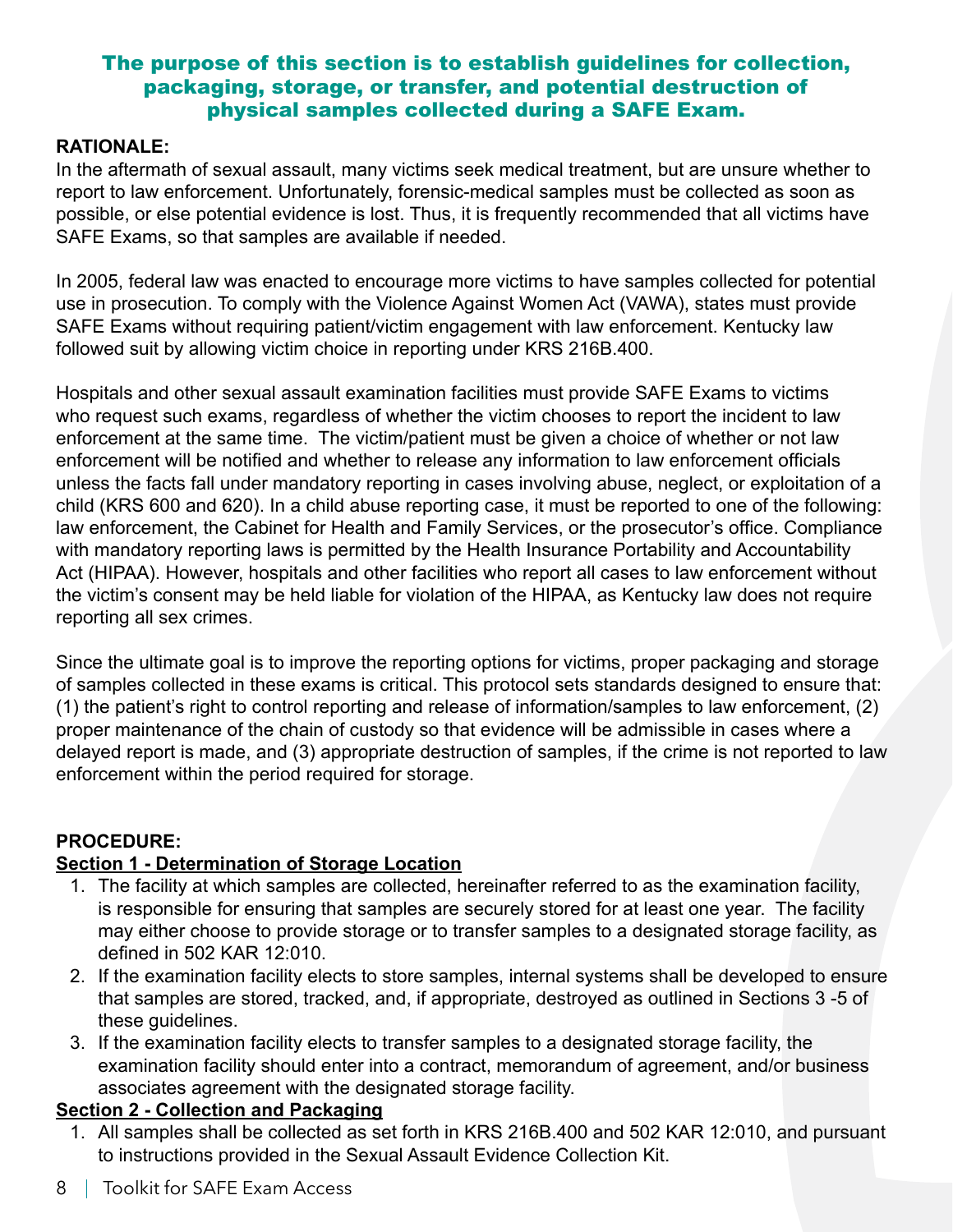- 2. If the victim chooses to report to law enforcement, obtain the victim/patient's informed consent to release information (including samples) to the law enforcement agency of jurisdiction.
- 3. If the victim chooses not to report to law enforcement, obtain the victim/patient's informed consent for treatment and authorization for follow-up contact. Describe all samples and collection methods.
- 4. Each sample should be individually packaged to avoid any possibility of cross contamination. Special care must be taken not to package samples with wet stains. Plastic packaging shall be avoided
- 5. Seal each sample so that contents cannot readily escape and opening the container will result in obvious damage or alteration to the container or seal. Use of patient ID stickers, evidence tape, or other adhesive tape to seal container is recommended. After sealing container, sign or initial container so that signature or initials cross the joiner point of the tape and packaging.
- 6. Mark each sample for later identification. Include: (1) initials of person who collected sample, (2) facility at which collected, (3) date and time of collection, (4) patient's name, (5) patient's account number, (6) description of contents, and (7) biohazard indicators, as appropriate.

#### **Section 3 - Secure Storage to Protect Chain of Custody**

- 1. The health care professional who collects samples shall maintain custody of all samples until all collection, packaging, and identification tasks are completed, and samples are transferred to the next responsible party.
- 2. Any facility at which samples will be stored shall establish and maintain a log for tracking all samples. The following information should be logged for each sample:
	- a. Patient name and account number
	- b. Date samples collected
	- c. Description of sample
	- d. Signature or initials of the collecting medical professional
	- e. Date and time entered into storage and initials of persons submitting and receiving samples
	- f. Date and time removed from storage, initials of person removing, and purpose of removal
- 3. All transfers of possession should be documented using the tracking log.
- 4. If the victim chooses not to report to law enforcement at the time of the exam, examination facility shall ensure that samples are stored securely for at least one year by either:
	- a. Storing samples or
	- b. Transferring samples to a designated storage facility.
- 5. Samples must be stored under circumstances that restrict access, in order to reduce the likelihood of tampering and protect the chain of custody. The number of individuals with access to storage area must be limited to the minimum number possible. Potential storage locations include drawers or cabinets with locks, double locks preferred. Potential storage locations within facilities include: Sexual Assault Nurse Examiners Offices, Security Offices, and/or Risk Management Offices.

## **Section 4 - Removal of Samples from Secure Storage Location**

- 1. Samples shall only be permanently removed from storage if:
	- a. the victim authorizes release of samples and/or other information to law enforcement or a testing facility;
	- b. the established time frame for storage (one year) has lapsed;
	- c. the victim authorizes the destruction of the samples.
- 2. If the victim chooses not to report immediately, neither samples nor any other information may be released to law enforcement, except upon subsequent written authorization from the victim or court order.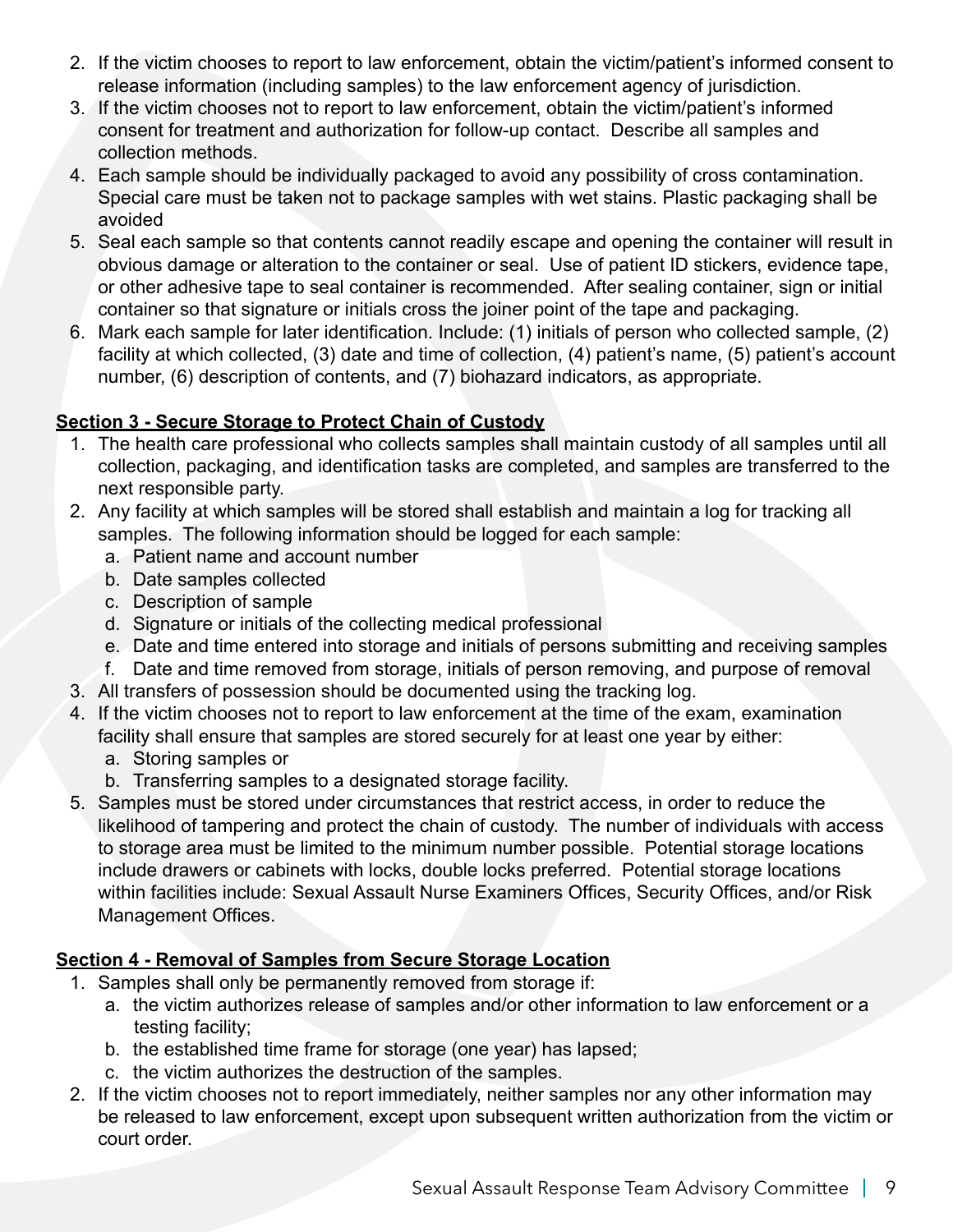#### **Section 5 - Destruction of Samples**

- 1. At least 14 days prior to the expiration of the required storage or 14 days prior to a scheduled destruction, the examination facility, if storing the samples, or designated storage facility should contact the victim to ascertain whether the victim wishes to (1) file a report with law enforcement and authorize release of the samples to law enforcement officials or (2) have the samples destroyed.
- 2. The facility shall only contact the victim as set forth at the time of collection or as set forth in a written request submitted by the victim thereafter.
- 3. If the facility is not able to contact the victim within one attempt, does not receive a reply communication within ten (10) days of an attempted contact, or if the victim decides not to file a report with law enforcement officials, the facility may destroy the samples in accordance with the facilities policy and procedure for destruction of biological samples.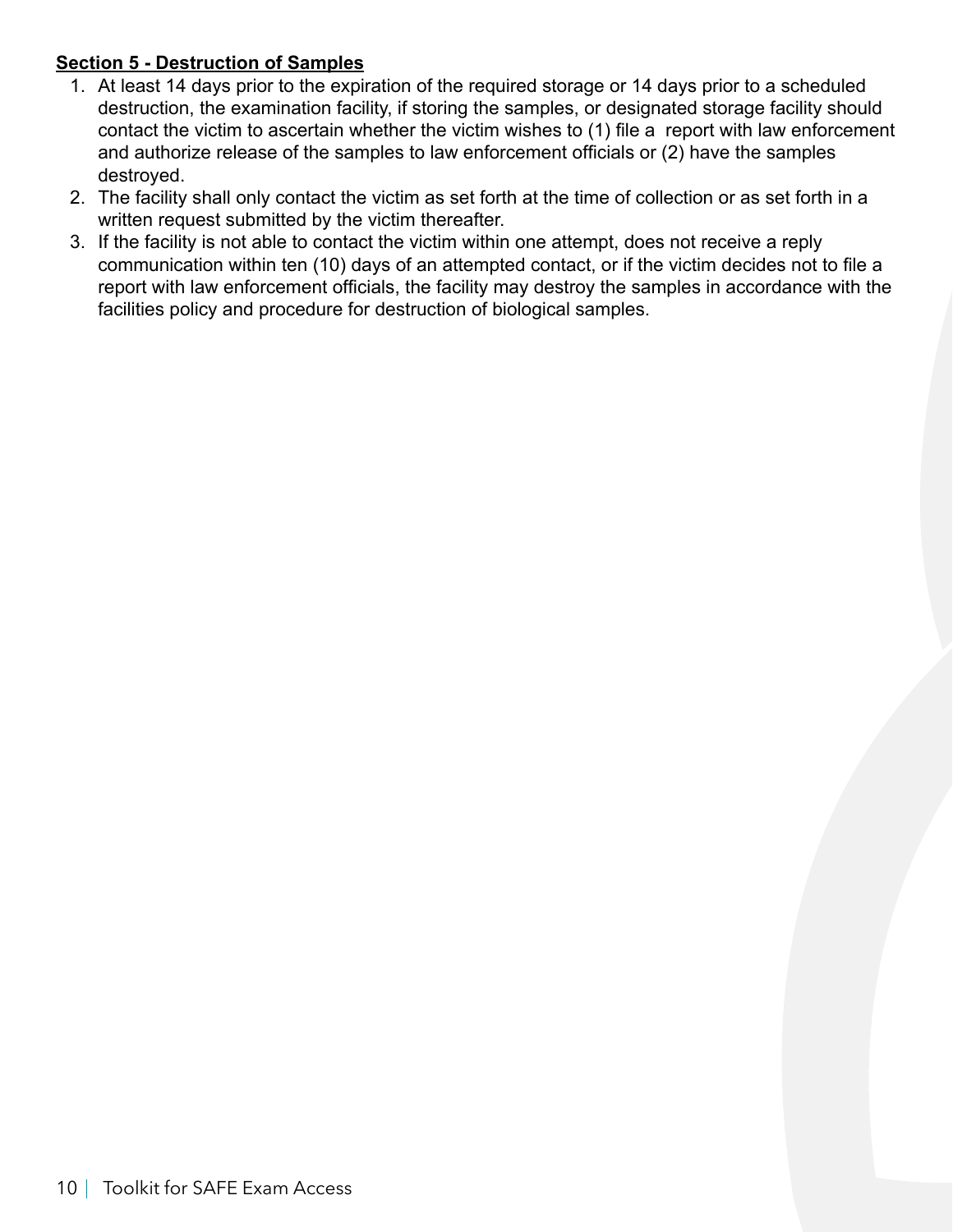## (SAMPLE) PATIENT CONSENT FOR SEXUAL ASSAULT FORENSIC-MEDICAL EXAM

| I understand that if I consent, an examination for evidence of sexual assault will be conducted.<br>I consent to a physical examination                                                                                                                                                                                                                                  | $\square$ Yes | $\square$ No |
|--------------------------------------------------------------------------------------------------------------------------------------------------------------------------------------------------------------------------------------------------------------------------------------------------------------------------------------------------------------------------|---------------|--------------|
| I understand that the medical documentation and collection of evidence may include photographing<br>injuries, which may include injuries to the genital area.                                                                                                                                                                                                            |               |              |
| I consent to photographing of injuries                                                                                                                                                                                                                                                                                                                                   | $\square$ Yes | $\square$ No |
| I understand that I may withdraw consent at any time for any portion of the examination.                                                                                                                                                                                                                                                                                 |               |              |
| I understand that I have the choice whether law enforcement are contacted (unless this falls under<br>mandatory reporting of child abuse, neglect, or dependency).                                                                                                                                                                                                       |               |              |
| I consent to the hospital contacting law enforcement $\Box$ Yes $\Box$ No<br>□ N/A due to child abuse, neglect, or dependency; Reported to __________________                                                                                                                                                                                                            |               |              |
| A forensic collection kit will be used to gather evidence, such as secretions for DNA testing.<br>I understand that if I consent, such evidence will be released to the police at this time; and that if I<br>do not consent, such evidence will be preserved by the hospital for at least one year.<br>I consent to releasing evidence to law enforcement $\square$ Yes |               | $\square$ No |
| Date: <u>Date:</u>                                                                                                                                                                                                                                                                                                                                                       |               |              |
|                                                                                                                                                                                                                                                                                                                                                                          |               |              |
| Date: and the state of the state of the state of the state of the state of the state of the state of the state of the state of the state of the state of the state of the state of the state of the state of the state of the                                                                                                                                            |               |              |
| Print name of witness experience of the state of the state of the state of the state of the state of the state of the state of the state of the state of the state of the state of the state of the state of the state of the                                                                                                                                            |               |              |
| Date: Date:                                                                                                                                                                                                                                                                                                                                                              |               |              |
|                                                                                                                                                                                                                                                                                                                                                                          |               |              |
|                                                                                                                                                                                                                                                                                                                                                                          |               |              |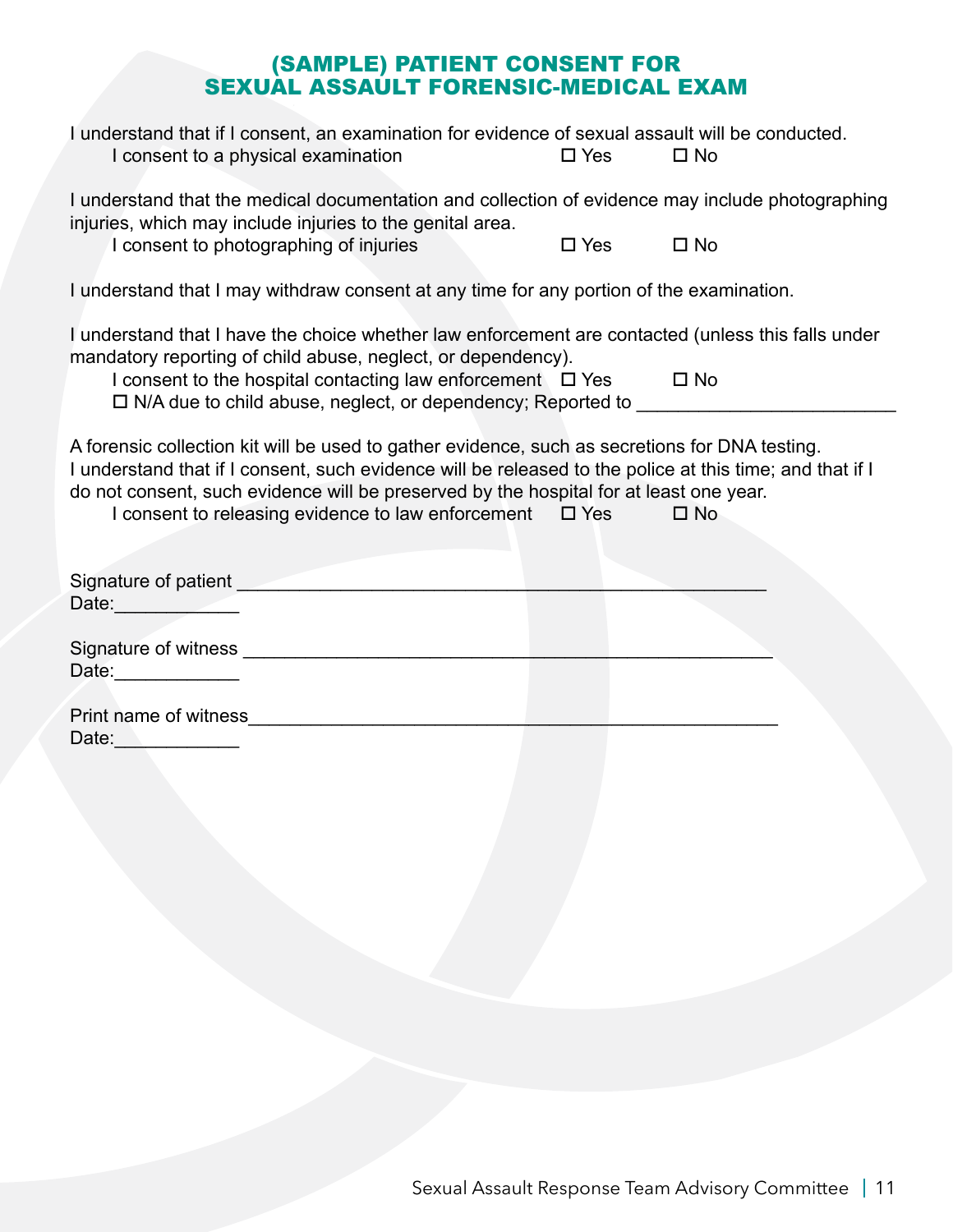#### Consent Form for Sexual Assault Forensic-Medical Examinations Without Reporting to Law Enforcement and Consent for Follow-Up Contact

I, **I**, **E** Example 2011 **I** Example 2011 (Patient Name) hereby authorize

\_\_\_\_\_\_\_\_\_\_\_\_\_\_\_\_\_\_\_\_\_\_\_ (Medical Facility) and a Sexual Assault Nurse Examiner (SANE), physician, or other qualified medical professional to perform a sexual assault forensic-medical examination. I understand the examination includes, but is not limited to a complete head to toe assessment, documentation of injury, genital inspection, an internal speculum examination (if patient is female), and the collection of medical and/or forensic samples. I understand that I may refuse any portion of the exam or stop the exam at any time.

#### **Consent for Collection of Samples, Taking of Photographs, and/or Use of Photos for Educational Purposes**

I authorize the following: *(Please initial beside each statement that applies to you)* Drawing of blood and collection of other necessary specimens.

Taking of photographs (including genitalia, if the examiner thinks it appropriate) that would be available for use as evidence in the prosecution of my assailant(s) if I decide to report the incident to law enforcement officials.

Use of these photographs for educational purposes of medical personnel and other first responders on the condition that my identity will not be revealed in the photographs.

#### **Impact of Non-reporting or Delayed Reporting**

I understand: *(Please initial each line)*

Not reporting the assault to law enforcement or making a delayed report greatly reduces the chances that the person(s) who assaulted me can be arrested and/or prosecuted.

Other evidence that might normally be collected by law enforcement (such as items at the scene of the crime) may be permanently lost, and it may not be possible for law enforcement officials to interview the suspect(s), and/or potential witnesses.

If the crime is not reported to law enforcement within 48 hours of the crime, I understand that I will need to provide a justifiable reason in a request for compensation from the Kentucky Claims Commissionfor expenses such as x-rays, additional medical treatment, or lost earnings. (NOTE: Costs related to the basic treatment provided during this SAFE Exam will be paid, regardless of whether a report is made.)

I assert that I choose not to report to law enforcement or release information/samples to law enforcement at this time.

\_\_\_\_\_\_\_\_\_\_\_\_\_\_\_\_\_\_\_\_\_\_\_\_\_\_\_\_\_\_\_ (signature) \_\_\_\_\_\_\_\_\_\_\_\_\_\_\_\_\_\_\_\_\_\_\_\_\_\_\_\_\_\_\_\_\_(date)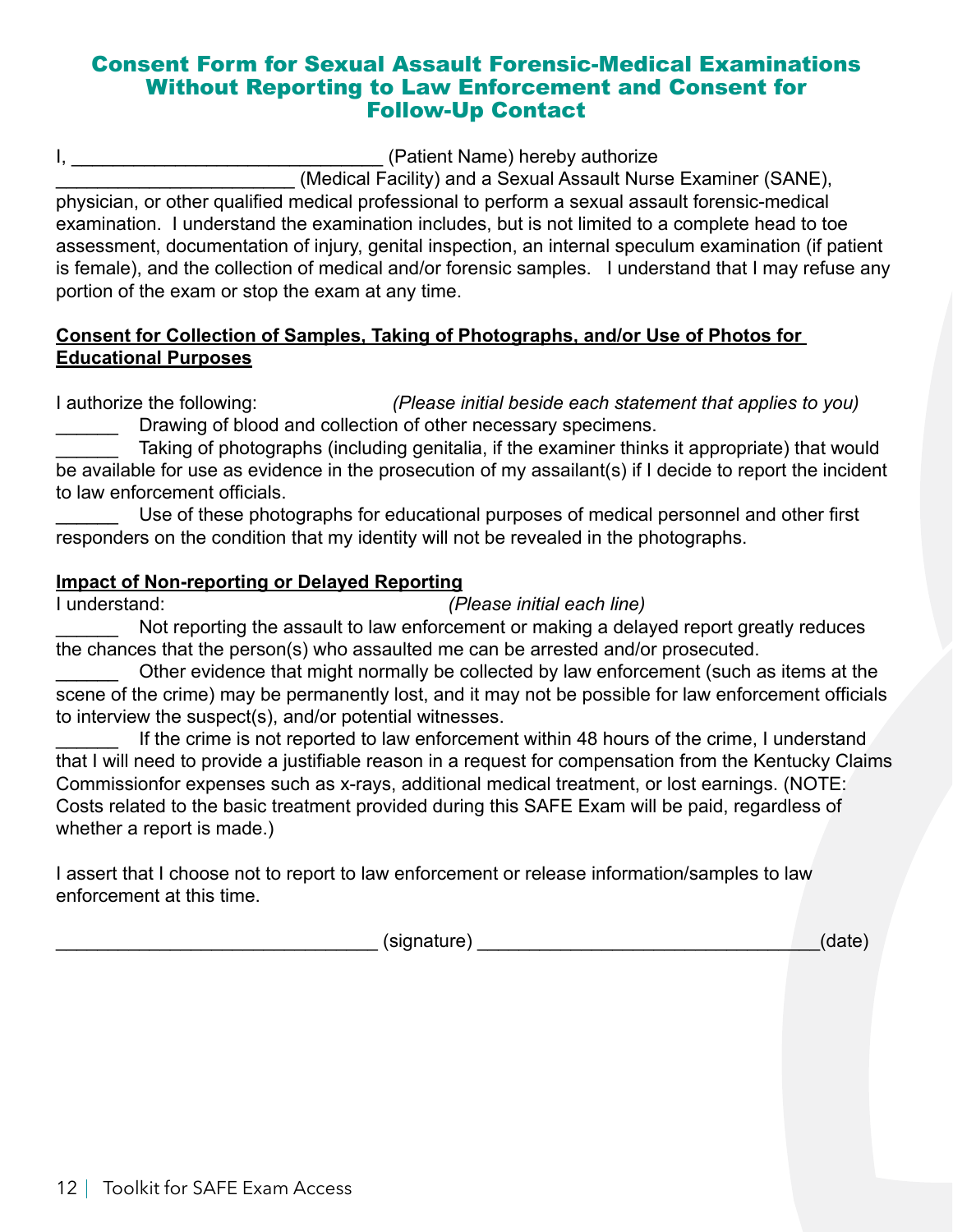## WHAT TO DO WITH A FORENSIC EVIDENCE KIT AFTER COLLECTION?

#### **For forensic evidence kit collectors:**

**I collected evidence for a Sexual Assault Evidence Collection Kit (SAECK) (also known as Sexual Assault Forensic Evidence Kit; SAFE Kit), what do I do with it now?**



#### **For responding law enforcement officers:**

**I was called to respond to the provider who has collected a SAECK or SAFE Kit, should I take the kit into evidence?**

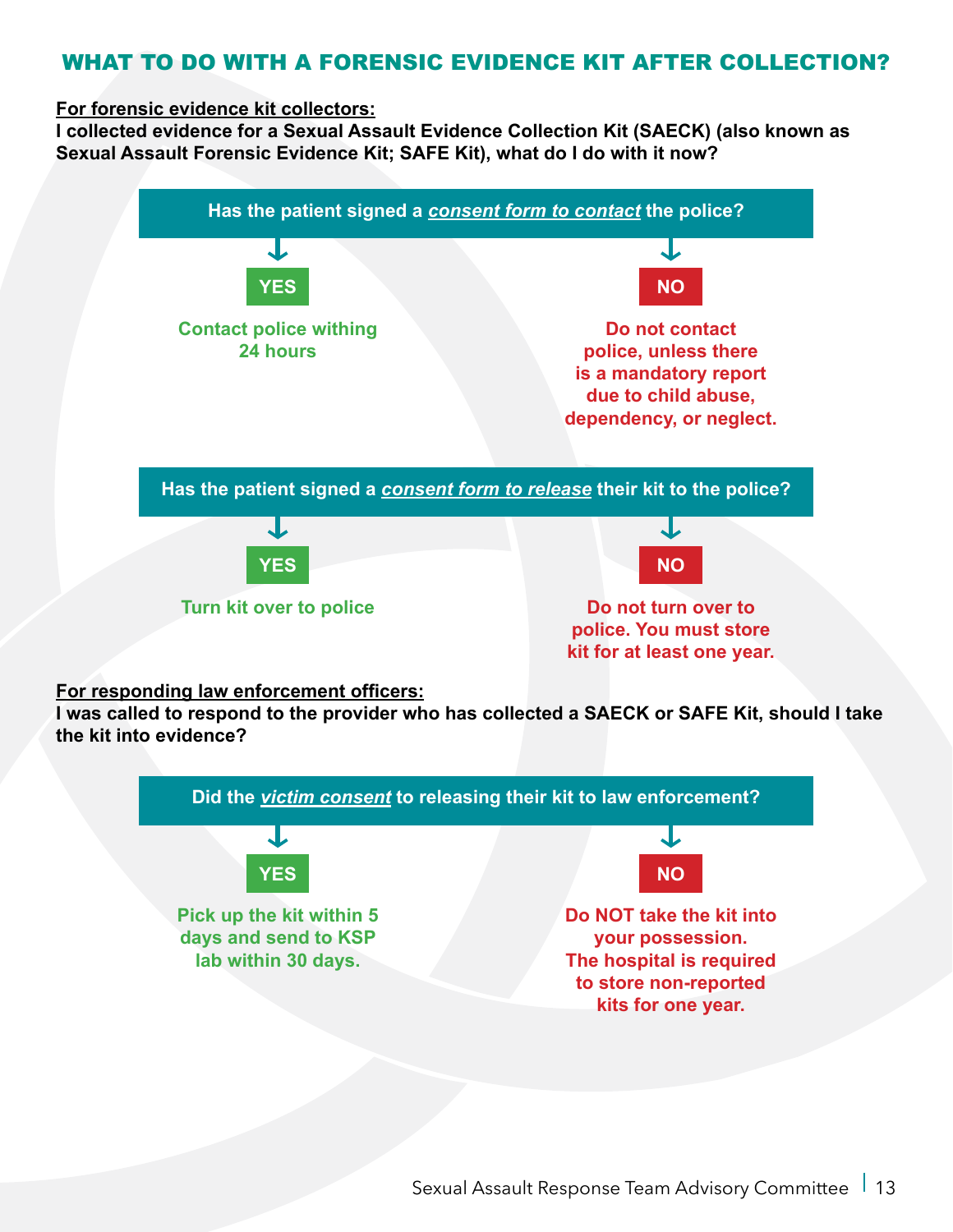# SAMPLE LOG FOR TRACKING SAFE EXAM SAMPLES Sample Log for Tracking SAFE Exam Samples

| Comments                                                       |  |  |  |  |  |
|----------------------------------------------------------------|--|--|--|--|--|
| Action Taken                                                   |  |  |  |  |  |
| Logged Out<br>CDate & Time)                                    |  |  |  |  |  |
| Logged In<br>CDate & Time)                                     |  |  |  |  |  |
| Description of<br>Sample(s)                                    |  |  |  |  |  |
| Person Receiving<br>SAFE Exam Samples                          |  |  |  |  |  |
| <b>Exam Date</b> Signature of Person<br>Submitting for Storage |  |  |  |  |  |
|                                                                |  |  |  |  |  |
|                                                                |  |  |  |  |  |
| Patient Account # Patient Name                                 |  |  |  |  |  |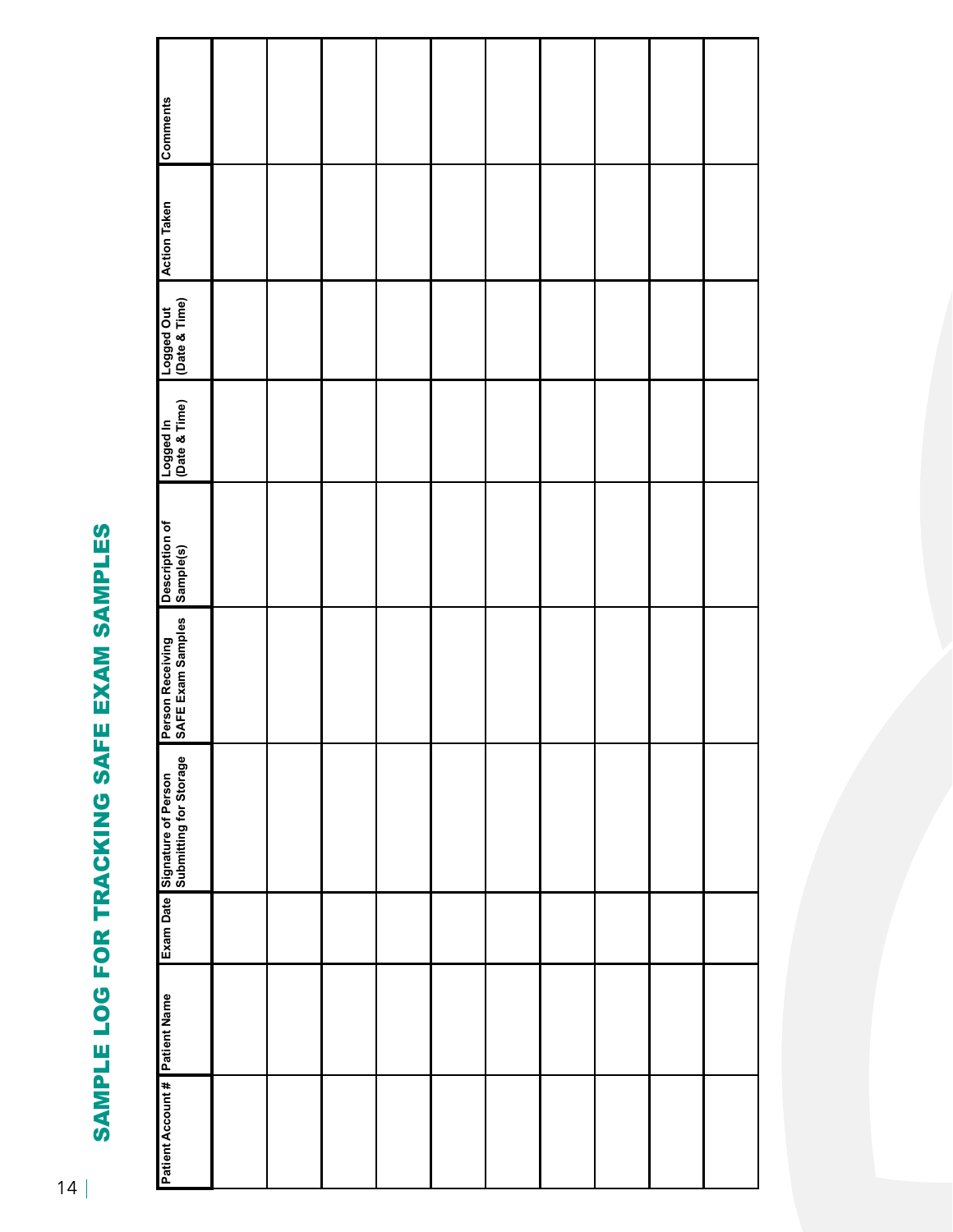|      | $\overline{1}$<br>ļ<br>i            |
|------|-------------------------------------|
|      |                                     |
|      | ,<br>í<br>l<br>i                    |
|      |                                     |
|      | - - - - - - 白山 - 1 -<br>l<br>Ú<br>l |
| 、これは |                                     |
| Ī    | l                                   |

| WHAT?                                                     | WHO must report?                                                                                                        | <b>NHEN?</b>                                                                                                                                                                                                                                                                   | TO WHOM?                                                                                                                                                                                               |
|-----------------------------------------------------------|-------------------------------------------------------------------------------------------------------------------------|--------------------------------------------------------------------------------------------------------------------------------------------------------------------------------------------------------------------------------------------------------------------------------|--------------------------------------------------------------------------------------------------------------------------------------------------------------------------------------------------------|
| Dependency,<br><b>Child Abuse</b><br>Neglect <sup>1</sup> | communications made within<br>except for attorney-client<br>and clergy-penitent for<br>those relationships<br>Everyone, | sexual abuse/exploitation<br>trafficking (labor and sex)<br>authority or special trust<br>when victim <16 y.o. for<br><u>If harm/abuse/neglect is</u><br>person 21 y.o. or older<br>any person for human<br>person in position of<br>caused or allowed by:<br>parent/caregiver | Kentucky State Police, OR<br>County or Commonwealth<br>Local law enforcement,<br>Must report to one of the<br>Protective Services,<br>$\bullet$ Cabinet <sup>2</sup> - Child<br>Attorney<br>following: |
| Abuse or Neglect <sup>3</sup><br><b>Vulnerable Adult</b>  | no exceptions<br>Everyone,                                                                                              | If any person harms/neglects<br>limits ability to care and/or<br>an individual who is 18 y.o.<br>or older who has a mental<br>or physical disability that<br>protect themselves.                                                                                               | · Cabinet <sup>4</sup> - Adult Protective<br>Must report to:<br>Services                                                                                                                               |
|                                                           |                                                                                                                         | *The chart above is applicable to the general population, bowever, there are additional mandates for reporting providing                                                                                                                                                       |                                                                                                                                                                                                        |

information based on certain professions. For the KY Profession-Specific Mandatory Information and Reporting Laws chart, ° I ne chart above is applicable to the general population, nowever, there are additional mandates for reporting or providing<br>information based on certain professions. For the KY Profession-Specific Mandatory Information \*The chart above is applicable to the general population, however, there are additional mandates for reporting or providing please contact KASAP. please contact KASAP.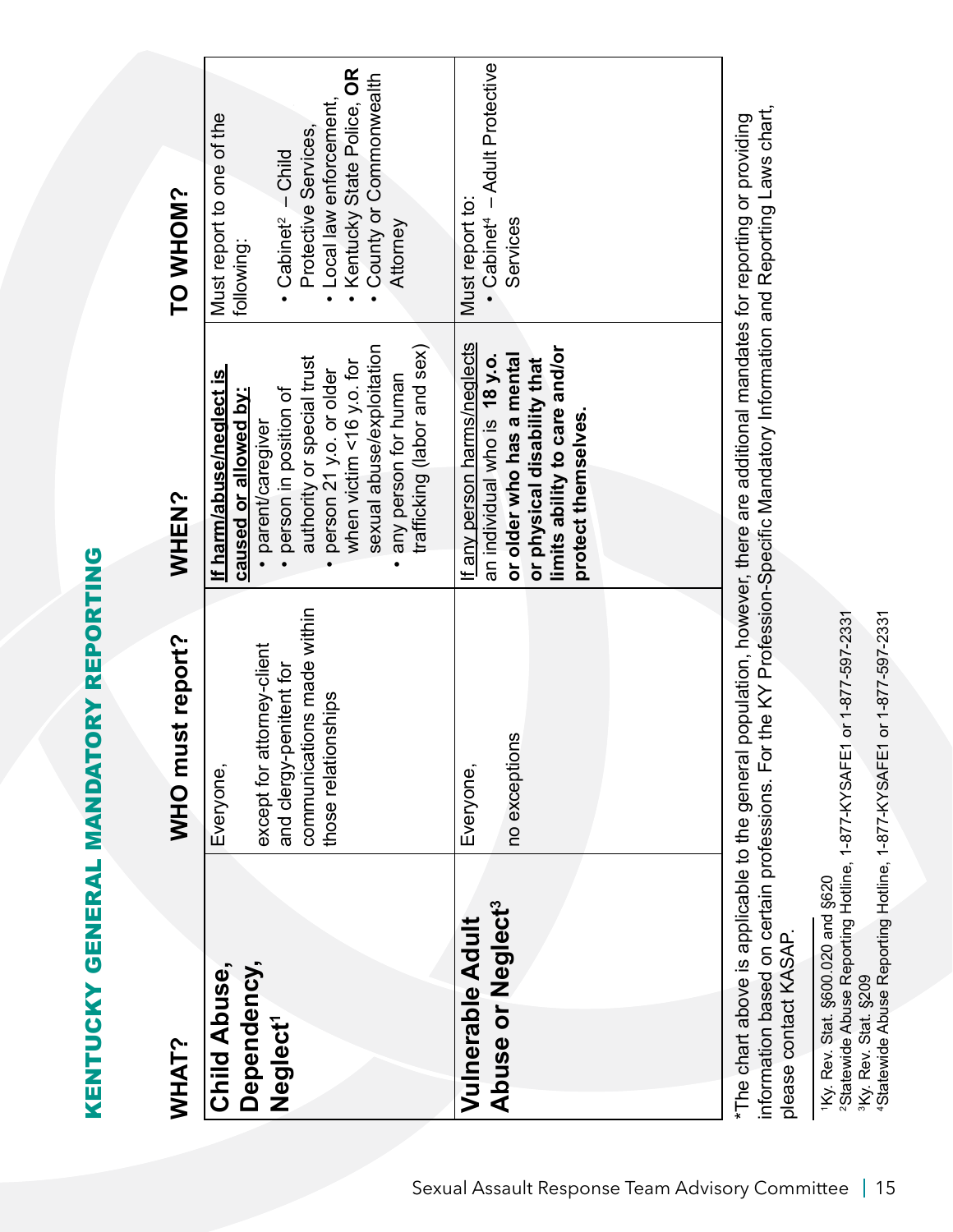#### **What if I am not sure?**

- The law requires reporting when "any person knows or has reasonable cause to believe that a child is dependent, neglected, or abused…" and "any person…having reasonable cause to suspect that an adult has suffered abuse, neglect, or exploitation…" So, you don't have to be sure.
- Furthermore, "failure to report" is a crime. Therefore, reporting is the safest thing to do if you suspect abuse or neglect.
- Also, if the report was made "in good faith," the person who reported is immune from legal liability.

#### **Tips for Fulfilling Your Duty to Report**

- When reporting is required, it should be done immediately.
- You should not investigate prior to making a report.
- The duty to report abuse overrides most professional "privileges" that generally protect confidential communications. So, when you have a duty to report, you must do so regardless of privilege. The only exception is for child abuse reporting, when the communication is made within the attorney-client or clergy-penitent relationship.
- Since the duty to report applies to individuals, you should make all reports directly to appropriate government officials, even if you are told that a report has already been made. Though your institution's policies and procedures may require you to tell someone inside your organization, internal reporting does not fulfill your legal duty to report.
- In many cases, it is difficult to "substantiate" reports of abuse, especially sexual abuse. Therefore, it can be critical to file additional reports if you learn of violence that occurred after a report was made. You may also ask to speak directly with a supervisor and/or contact the Office of Ombudsman at 1-800-372-2973.
- Reports can be made anonymously. However, if you do not give your name, it may be especially important to document the reporting in your own records.
- The law requires that the source of a report of abuse, neglect or exploitation is kept confidential unless court ordered to be released.
- Kentucky's mandatory reporting laws are codified in: KRS 600.020 and KRS 620 for child abuse and KRS 209 for adults with disabilities.

**NOTE: DO NOT report all sexual assaults** based on the fact that a sexual assault occurred. Reporting sexual assaults follows the same reporting guidelines as above. Remember, reporting without client/patient/victim consent, except where the law requires, is a violation of Kentucky state law as well as federal laws such as HIPAA and VAWA.

*\*Outside of mandatory reporting, anytime a victim consents to contacting police or others for services, it is best practice to have them sign a consent/release form.*

*This document is not legal advice and should only be used for guidance.*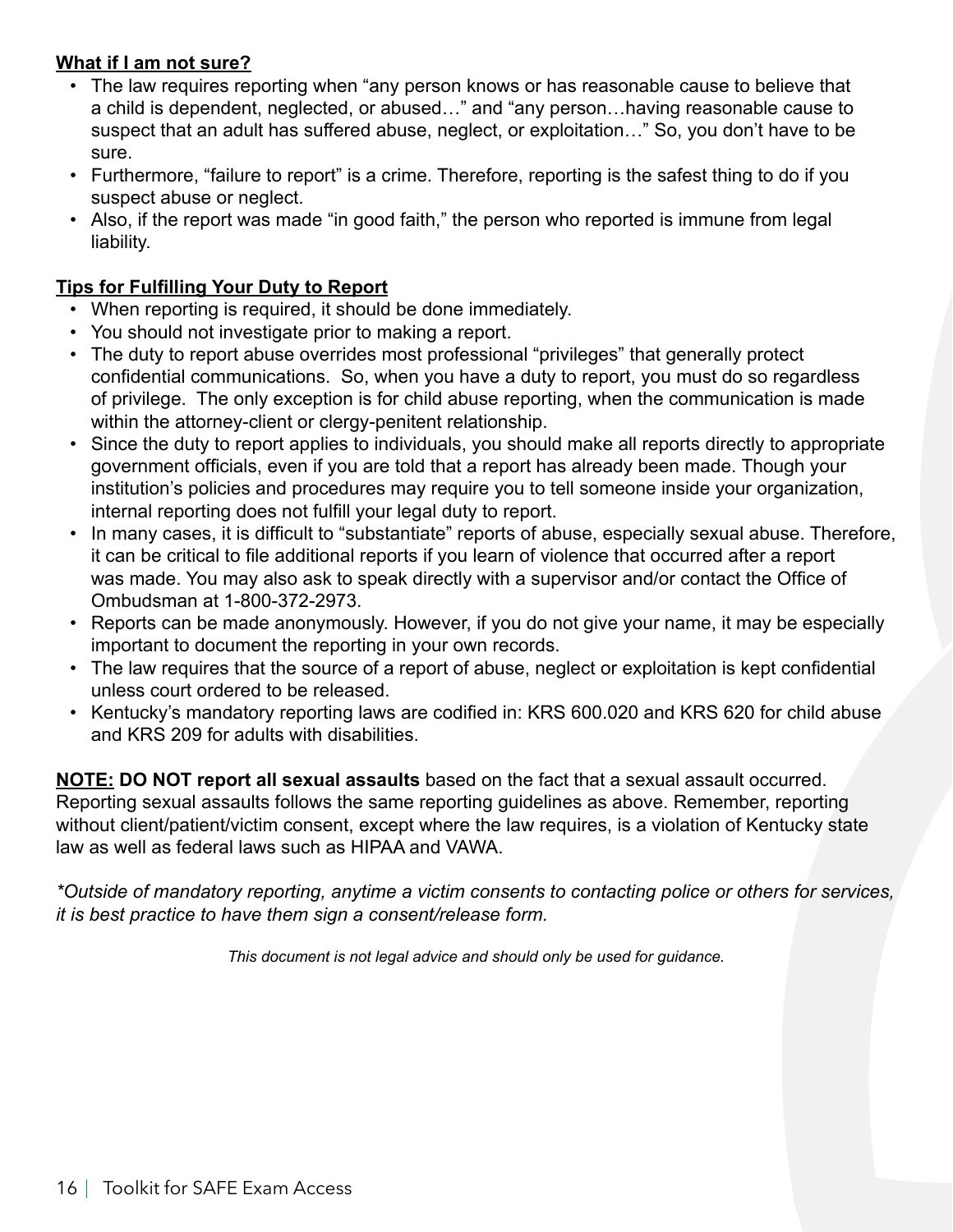